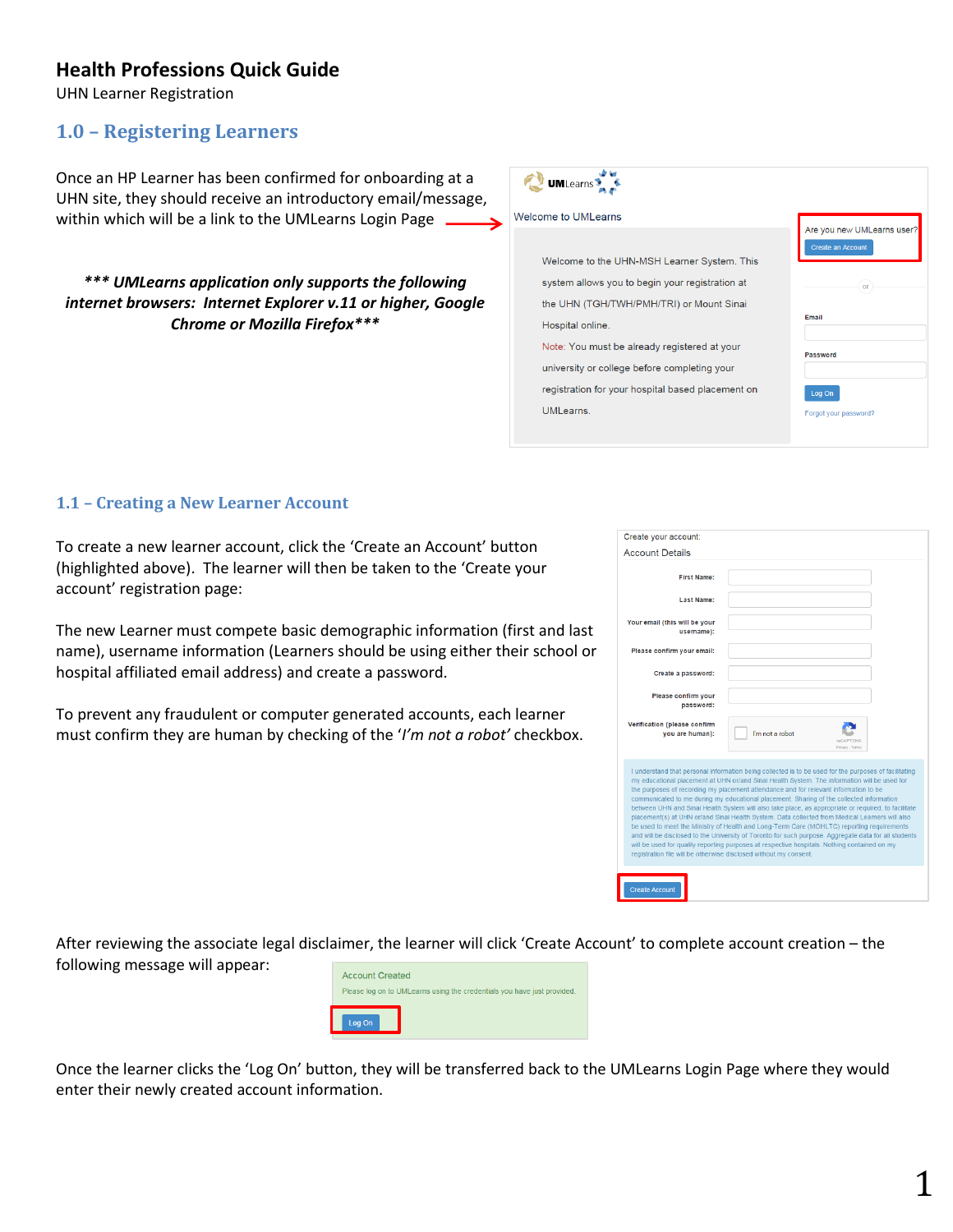# **2.0 – Completing a Learner's Profile**

#### UMLearns Home page:



*\*As stated in sequential steps, Learners must create a profile (labeled Step 1) before attempting to create a placement (labeled Step 2).* 

#### My Profile – Step 1 – Basic Information

| <b>My Profile</b><br>Placements<br>Step 1<br>Step 2<br>Step 3<br>Step 4 | Edit<br>the button in the bottom left<br>To complete or to edit the page, click<br>corner of the screen. This will make all fields editable. All profile pages<br>operate under these same guidelines |
|-------------------------------------------------------------------------|-------------------------------------------------------------------------------------------------------------------------------------------------------------------------------------------------------|
| <b>Basic Information</b>                                                |                                                                                                                                                                                                       |
| *Legal First Name: Tim                                                  |                                                                                                                                                                                                       |
| <b>Middle Name:</b>                                                     |                                                                                                                                                                                                       |
| #Last Name: Sukhu                                                       | Please note, all fields denoted with a '*' are considered mandatory and must                                                                                                                          |
| <b>Preferred Name:</b>                                                  | be completed before a learner can proceed.                                                                                                                                                            |
| *Gender:                                                                |                                                                                                                                                                                                       |
| *Date of Birth:                                                         |                                                                                                                                                                                                       |
|                                                                         |                                                                                                                                                                                                       |
| <b>Medical Learner</b><br>*Learner Type:                                | Save<br>After completion, the learners click the<br>button to move on to                                                                                                                              |
| *Mask Fit:                                                              | subsequent steps                                                                                                                                                                                      |
| <b>Online Learning Modules</b><br><b>Completed Date:</b>                |                                                                                                                                                                                                       |
| Edit                                                                    |                                                                                                                                                                                                       |

*Tips to complete Basic Information:* 

- *Gender – 3 options are available; Male, Female and Unspecified*
- *Date of Birth – multiple methods are available for completion of this field* 
	- o *Input the date of birth manually using the watermarked date format listed in the blank field (DD-MMM-YYYY)*
	- o *Using the calendar select functionality (which is triggered once the blank field is selected)* 
		- *Click the Month/Year banner to be taken to a Month selection page for that specified year; Use the directional arrows in the heading to navigate to a different calendar year*
		- *Click the Specified Year Banner to be taken to a Year selection page for that specified decade; Use the directional arrows in the heading to navigate to a different decade*
		- *Once the user has located their birth year, they would then select the appropriate month and date within the calendar listed.*
- *Learner Type – Medical Learner covers only medical students; Health Professions is to be used by all other professions (e.g., OT, Nursing, SLP)*
- *Mask Fit* If the mask that Learner was fitted for is not on the drop down list, the learner must state 'Not Listed'
- *Online Learning Modules Completed Date – The informational icon, once hovered over, will display links for the learner to access the online learning modules. Only after the learner has completed all mandatory online learning modules can they enter the date in which training was completed*

### *\*\*\*Learners are to ensure they log back in to UMLearns upon completion of the mandatory online learning modules to update their profile\*\*\**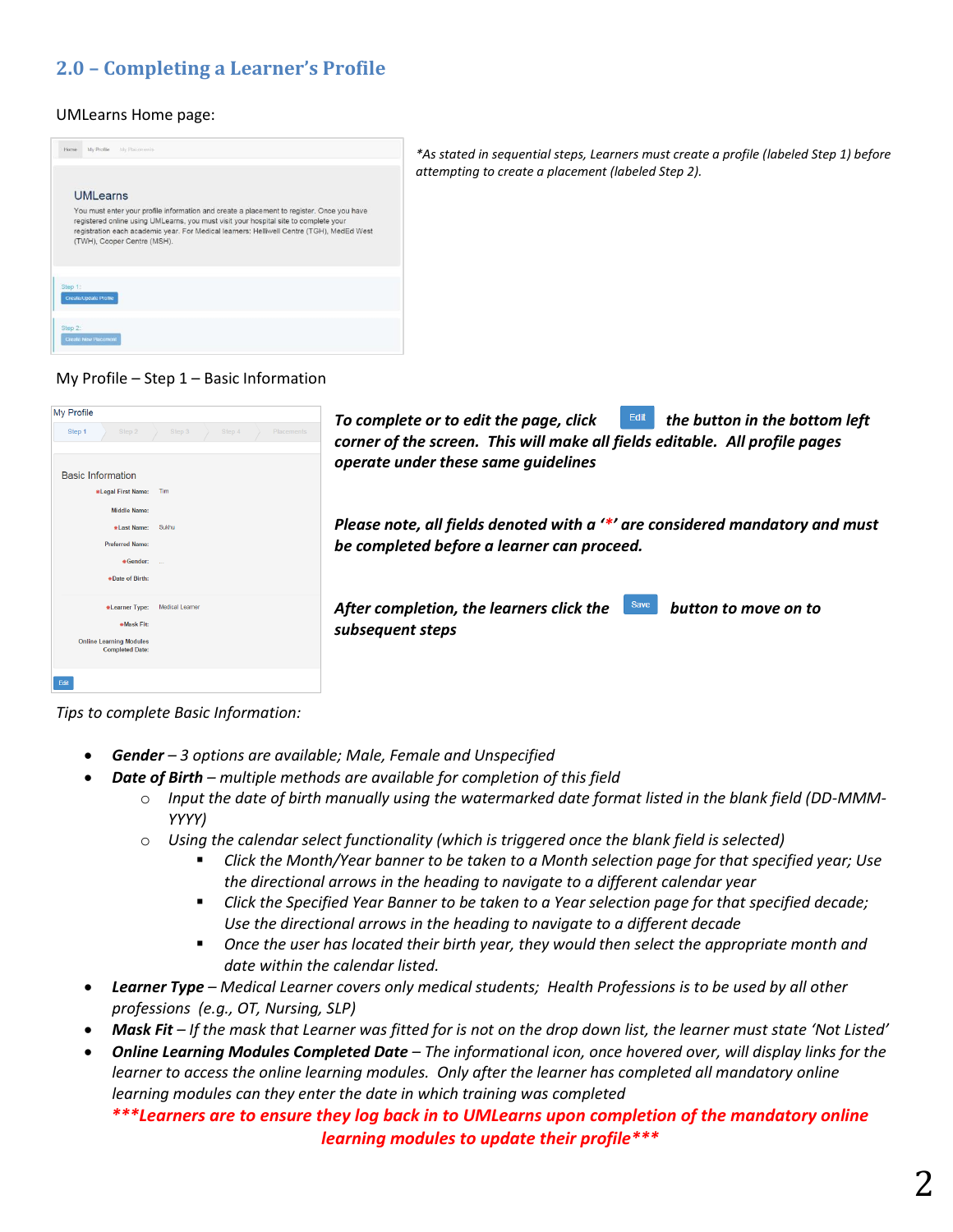#### My Profile - Step 2 – Contact information:

| My Profile                             |                                |
|----------------------------------------|--------------------------------|
| Step $1 \blacktriangleright$<br>Step 2 | Step 3<br>Step 4<br>Placements |
| <b>Contact Information</b>             |                                |
| *Address:                              |                                |
| Address (line 2):                      |                                |
| · City:                                |                                |
| #Country:                              | $\sim$                         |
| Postal Code:                           |                                |
| Home Phone:                            |                                |
| <b>Hospital Email:</b>                 |                                |
| *Mobile:                               |                                |
| Pager:                                 |                                |
| · School Email:                        | sukhu.timothy@gmail.com        |
|                                        |                                |
| Save<br>Cancel                         |                                |

*Quick Tip– Province field – The Province field is not originally listed for completion. A prompt to complete this field is triggered depending on the Country selection and appears above the 'Country' dropdown selection field. Province is a mandatory field, so learners should be mindful of the field placement once the country has been selected* 

My Profile remaining steps include: Step 3 – Emergency Contact information and Step 4 – Mailing Address. Once the Learner has completed and saved all 'My Profile' information, the following message will appear:

| My Profile                                                |                     |                                                                                         |                              |                   |
|-----------------------------------------------------------|---------------------|-----------------------------------------------------------------------------------------|------------------------------|-------------------|
| Step 1 $\checkmark$                                       | Step 2 $\checkmark$ | Step $3 \checkmark$                                                                     | Step 4 $\blacktriangleright$ | <b>Placements</b> |
| <b>You Are Almost Done</b><br><b>Create New Placement</b> |                     | Thank you for completing your profile information. Please, submit your first placement. |                              |                   |

Click the 'Create New Placement' button to be taken to the My Placements portion of the application.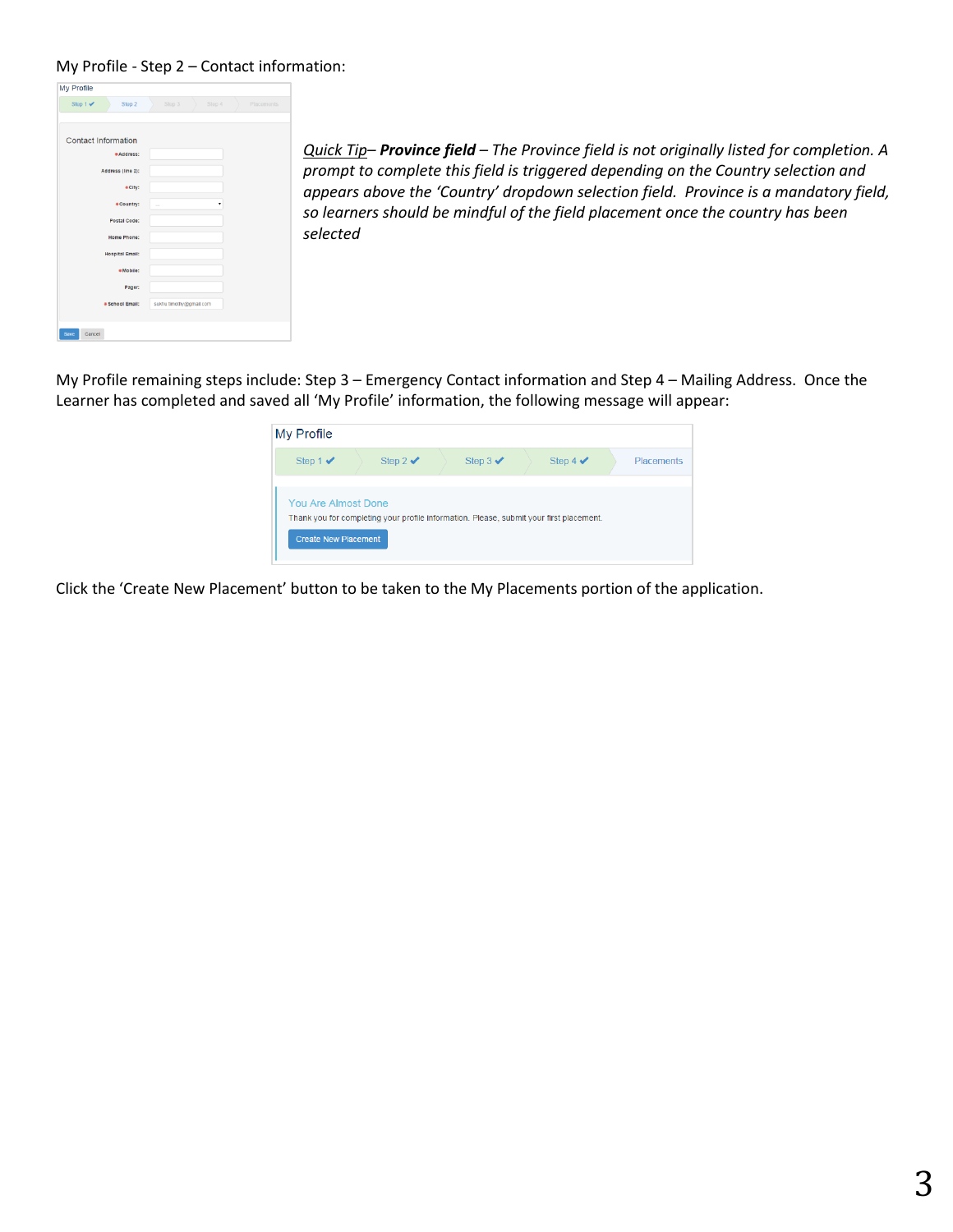# **3.0 – Completing a Learner's Placement (Health Professions)**

To create a new placement, click the 'Add New Placement' button. The UHN Confidentiality Agreement will appear, and the HP Learner must scroll down and read the entire document before they have the ability to agree to the UHN Terms.

| My Profile My Placements<br>Home                                                                       | <b>UHN Confidentiality Agreement</b>                                                                                                                                                                                                                                                                                                                                                                                                                                                                                                                                                                                                                                                                                                                                                                                                                                                                                                                                                                                                                                                                                                                                                                                                                                                                                                                                                                                                          |
|--------------------------------------------------------------------------------------------------------|-----------------------------------------------------------------------------------------------------------------------------------------------------------------------------------------------------------------------------------------------------------------------------------------------------------------------------------------------------------------------------------------------------------------------------------------------------------------------------------------------------------------------------------------------------------------------------------------------------------------------------------------------------------------------------------------------------------------------------------------------------------------------------------------------------------------------------------------------------------------------------------------------------------------------------------------------------------------------------------------------------------------------------------------------------------------------------------------------------------------------------------------------------------------------------------------------------------------------------------------------------------------------------------------------------------------------------------------------------------------------------------------------------------------------------------------------|
| <b>Add Placement</b><br><b>Add New Placement</b><br>Edit Placement(s):<br>Click on Placement to Update | Breaches of privacy may be subject to the fines and penalties set out in the Personal Health Information Protection Act. Individuals are<br>responsible for reviewing the entire agreement and submitting an electronic acknowledgement that the terms are understood.<br>My signature below confirms that:<br>. I agree to adhere to all hospital by-laws and policies.<br>. I agree to observe and comply with the policies and procedures of the University Health Network with respect to confidentiality<br>outlined in the UHN Confidentiality Agreement.<br>. The above information is being collected and will be used for the purposes of facilitating placement at UHN as well as to meet<br>Ministry of Health and Long-Term Care (MOHLTC) reporting requirements.<br>Nothing contained in this form will be disclosed without your consent, except as requested by the MOHLTC.<br>UHN CONFIDENTIALITY AGREEMENT<br>1. During my association with University Health Network (UHN), I will have access to information and material relating to patients,<br>medical staff, employees, other individuals, or UHN, which is of a private and confidential nature.<br>2. At all times, I shall respect the privacy and dignity of patients, employees, and all associated individuals.<br>3. I shall freat all UHN administrative, financial, patient, employee and other records as confidential information, and I will protect them |
|                                                                                                        | Scroll down and read entire document<br>I have read and agree to UHN terms<br>I do not agree                                                                                                                                                                                                                                                                                                                                                                                                                                                                                                                                                                                                                                                                                                                                                                                                                                                                                                                                                                                                                                                                                                                                                                                                                                                                                                                                                  |

(i) Based on the HP Learner's placement, first select the hospital site(s):

| <b>Placement Site</b>                              |                                           |
|----------------------------------------------------|-------------------------------------------|
| *Registering for:                                  | Corporate                                 |
|                                                    | Princess Margaret Cancer Centre<br>$\Box$ |
|                                                    | Toronto General Hospital                  |
|                                                    | <b>Toronto Rehab</b>                      |
|                                                    | <b>Toronto Western Hospital</b>           |
|                                                    |                                           |
| Toronto Western Hospital<br>(check all that apply) |                                           |

(ii) The HP Learner will select the unit/clinic from their specified hospital site by using the drop down select menu. (Your student education lead should have provided you with specific unit / clinic information to select. If required, please contact your student education lead for more information). You can start typing a portion of the words to shorten the list of options). Note, this menu is populated based on the response to the 'Registering For' checkboxes:

(iii) The next portion of the My Placements page is related to the HP Learner's Academic Details:

|                | <b>E</b> TOTORICO VVESICITI HOSPITAL<br>(check all that apply) |  |
|----------------|----------------------------------------------------------------|--|
| Units/Clinics: |                                                                |  |
|                | <b>TW Peter Munk Cardiac Centre</b>                            |  |
|                | Cardiology                                                     |  |
|                | General Internal Medicine & Cardiology (3B Fell)               |  |
|                | Cardiovascular Prevention and Rehabilitation Program           |  |
|                | Cath Lab                                                       |  |
|                | TW Arthritis & Altum Health                                    |  |
|                |                                                                |  |

| <b>Academic Details</b>   |                              |  |
|---------------------------|------------------------------|--|
| *Profession / Discipline: | $\sim$                       |  |
| *Level / Type of Study:   |                              |  |
| *School:                  | <b><i><u>ALLESSE</u></i></b> |  |

(iv) HP Learner completes their Placement Details:

| <b>Placement Details</b>                                   |                   |        |                                    |                   |   |
|------------------------------------------------------------|-------------------|--------|------------------------------------|-------------------|---|
| *Placement Start Date:                                     | <b>DD/MM/YYYY</b> | m      | *Placement End Date:               | <b>DD/MM/YYYY</b> | ₩ |
| * Placement Hours Per Week:                                |                   |        |                                    |                   |   |
| #I have received the Flu Vaccination for this season:      |                   |        | $\mathbf{v}$<br>1.11               |                   |   |
| *Electronic Patient Record access at UHN within the past 2 |                   | years: | $\overline{\phantom{a}}$<br>$\sim$ |                   |   |
| *Are you interested in interprofessional education?:       |                   |        | $\bullet$                          |                   |   |